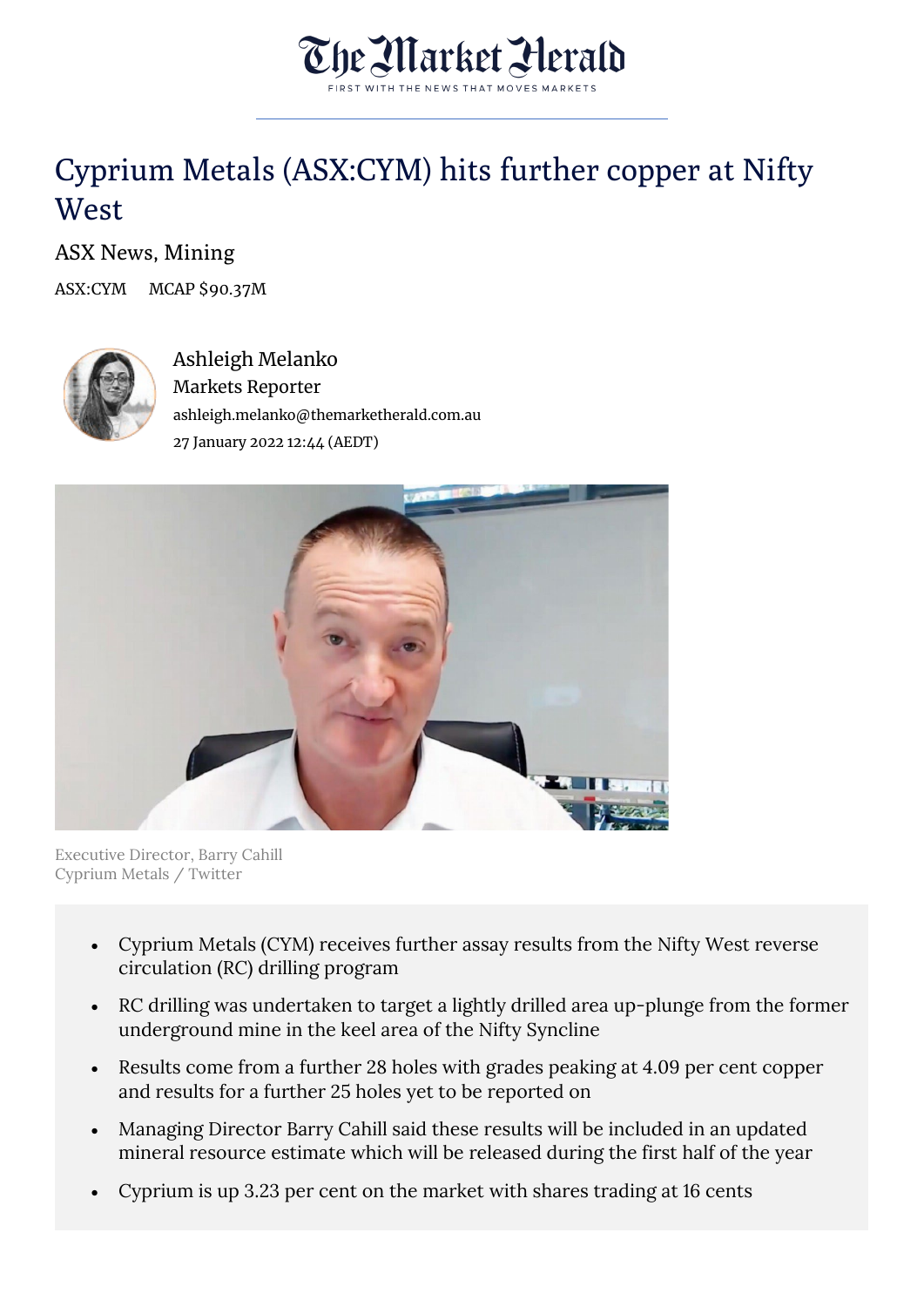

Cyprium Metals (CYM) has received further assay results from the Nifty West reverse circulation (RC) drilling program.

The Nifty West Copper Mine lies on the western edge of the Great Sandy Desert in the north-eastern Pilbara region of Western Australia.

RC drilling was undertaken to target a lightly drilled area up-plunge from the former underground mine in the keel area of the Nifty Syncline.

Results come from a further 28 holes with a best grade of seven metres at 1.9 per cent copper from 235 metres, including three metres at 4.09 per cent copper from 236 metres.

Other results include 17 metres at 1.22 per cent copper from 225 metres including five metres at 2.80 per cent copper from 233 metres, and five metres at 1.69 per cent copper from 228 metres including three metres at 2.64 per cent copper from 228 metres.

These results confirm the continuation of significant copper mineralisation between 80 and 100 metres thick, enhancing a potential large-scale open pit development.

Results are pending for a further 25 RC holes and are expected to be reported on in due course.

Managing Director Barry Cahill said the company is pleased with the results received to date.

"These assay results continue to confirm the presence of a substantial zone of copper mineralisation which is up-plunge of the former underground mine," he said.

"We continue to be excited about the receipt of the results of the balance of the outstanding assays. It is not often that you have the privilege of getting these widths of mineralisation beneath an existing shallow open pit.

"The assays will be included in an updated mineral resource estimate that we look forward to releasing during the first half of this year."